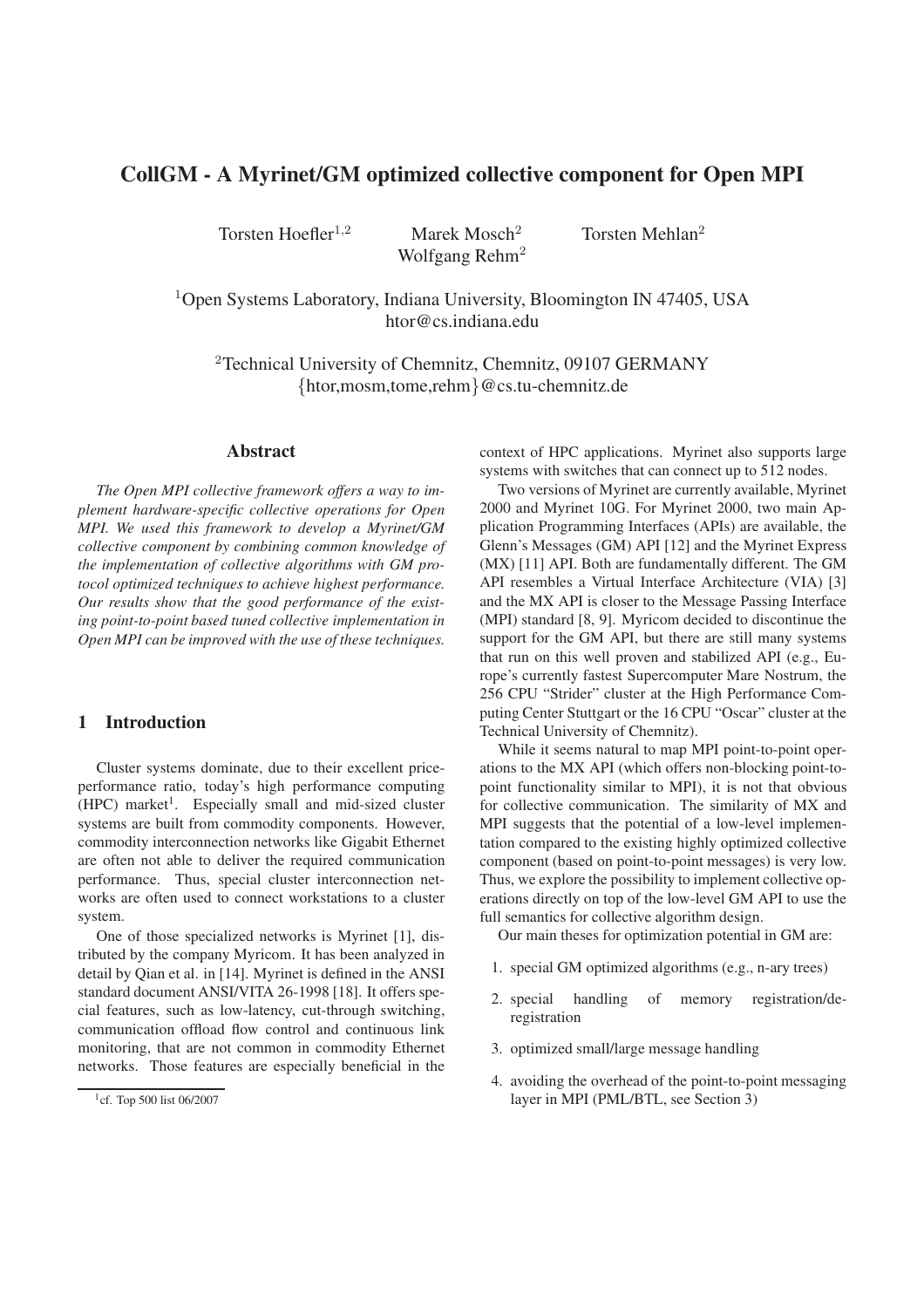5. optimized message forwarding (uses pre-registered buffers to forward messages)

The remaining document is structured as follows. The GM API is described in detail in Section 2. We sketch our implementation using the semantic advantages of the GM API in Section 3 followed by benchmark results in Section 4. Conclusions and Future Work are presented in Section 5.

## **2 The Myrinet/GM API**

The sole vendor of Myrinet hardware – Myricom – provides several software stacks for interfacing the network. As discussed in Section 1, the programmer can choose between two APIs,  $GM<sup>2</sup>$  and MX. Each of these alternatives comprises a user space library, an operating system driver and a firmware intended to run on the network adapter's processing unit. The two versions of GM and MX are incompatible since they use different wire–protocols. We are going to present a short overview about the GM API.

The GM software stack provides the GM Mapper for automatic network discovery. This entity detects network switches and hosts and calculates the routing information. Thus, any user application can assume that the network is properly configured. Applications usually access the network via the functions of the library. These functions serve as interface to the operating system driver as well as to the hardware directly (bypassing the operating system).

Each application has to connect to the hardware by opening a so called "port" to access further services of GM. The port works as software context and logical root of any other resources that may be needed to communicate over the network. The logical network port belongs to a specific application and is not accessible from other applications. GM–1 provides maximum 8 ports while GM–2 can provide maximum 16 ports. Figure 1 shows the organization of GM ports.

The basic concept behind the GM interface is based on queues. Each port provides one send queue, one receive queue and one event queue. The application performs queue operations to send and receive data. The protocol is connectionless and guarantees lossless reliable in order transmission of all data. The working principle of Myrinet, mainly the simple hardware design of the switches, does not permit the native support of multicast and broadcast messages. However, GM allows zero–copy transmission of data. Thus, the virtual addresses of the user space has to be translated into physical addresses before any data transmission can take place. The DMA engine of the network adapter has



**Figure 1. Communication ports of GM**

to issue physical addresses while the user application only has knowledge of the virtual addresses.

The functions of the GM library reflect the attributes of the GM protocol described so far. The application opens and closes a port by calling gm open() or gm close() respectively. The send and receive buffers have to be registered with the library before use, which effectively pins the pages in memory (disables swapping). Memory registration is performed by the functions gm register memory() or gm dma alloc(). The latter function allocates and registers memory in one step. De-registration of memory is done by the functions gm\_deregister\_memory() and gm\_dma\_free(). The function gm\_send\_with\_callback() appends one send request to the send queue and returns immediately. The real data transfer is done by the network adapter's DMA engines while the host CPU is free to do other work.

To prepare the receipt of a message the application has to post a receive descriptor to the receive queue that describes a buffer in memory. This is done by a call to gm provide receive buffer with tag(). On completion of the receive request a receive event becomes available in the event queue. Once the data transfer is complete or some error happened a corresponding event descriptor is put into the event queue of the related port. The application calls either  $qm\_receive()$  or gm blocking receive() to get the next event from the event queue. Until data transfer completion the application must not change the contents of a send buffer or must not make any assumptions on the content of a receive buffer. In

<sup>2</sup> two versions of GM exist, GM–1 and GM–2, we concentrate on the more recent GM–2 in this paper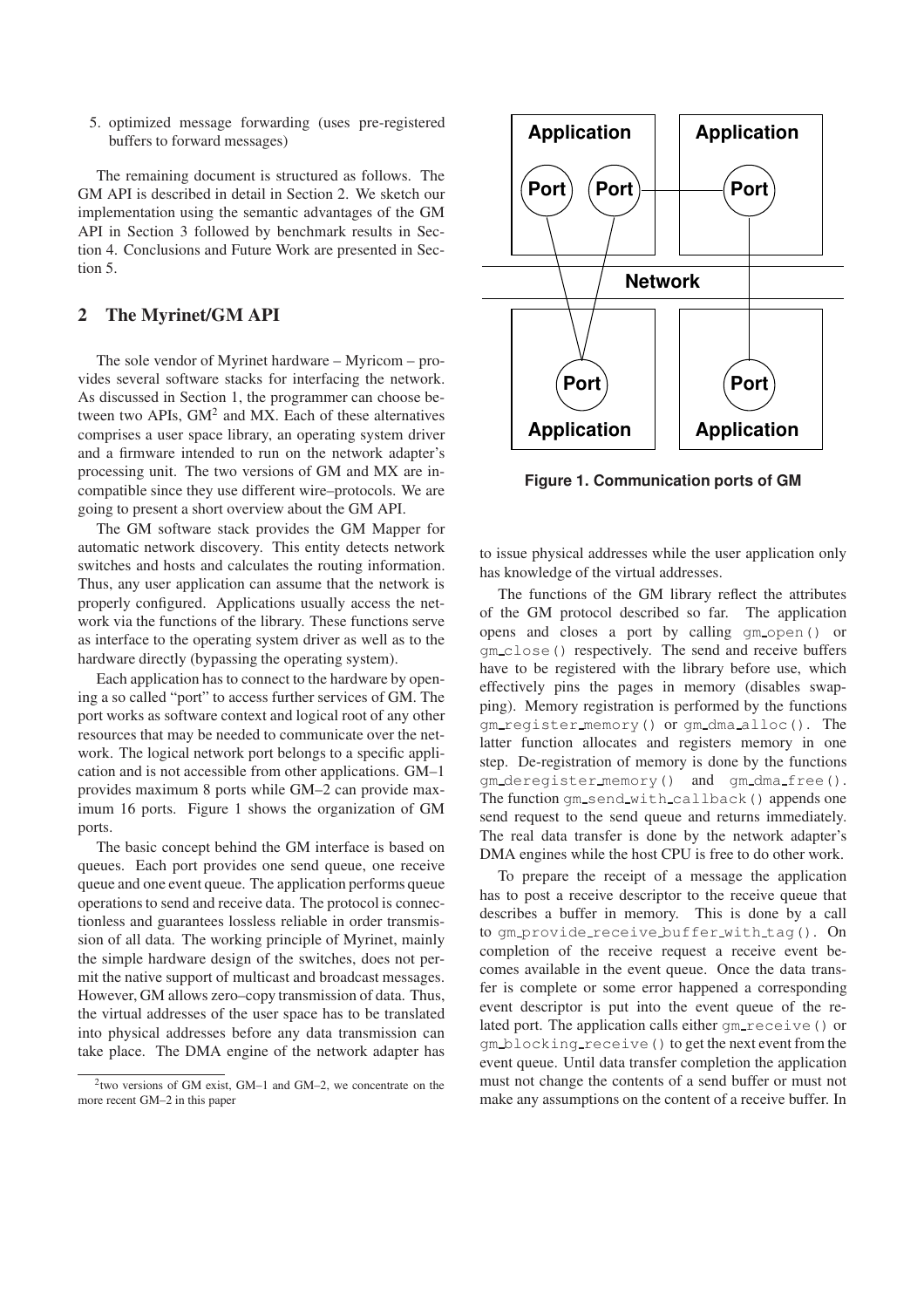case of successful data transmission the application can access the data buffer. The send buffer may be changed in any way and the receive buffer is guaranteed to contain valid data. Figure 2 shows the message reception process.



**Figure 2. Reception of a message in GM**

The Myrinet GM user interface supports Remote Direct Memory Access (RDMA) as well. Using RDMA the application can directly write to remote memory or read from remote memory. The receive queue of the remote application is not involved in any way. Thus, the only way for the remote application to notice an RDMA write operation is reading the memory where it expects the data. Myrinet does not support any access restrictions for RDMA operations. Thus any process is able to read and write the registered memory of all other processes with open Myrinet ports.

A comparison between Myrinet GM and the more recent technology InfiniBand [17] shows, that both network technologies use fairly similar concepts. The user interfaces of both, Myrinet GM and InfiniBand, are based on queues. The application has to post requests to the send queue or receive queue respectively. The completion of requests is signaled via a completion queue. The difference between Myrinet GM and InfiniBand is the addressing scheme. Myrinet GM uses a connectionless mechanism while InfiniBand provides both, end–to–end connections and connectionless datagrams. One should note that the connectionless datagram service of InfiniBand works differently from the mechanism of Myrinet GM. Finally both network technologies require registered memory for data transfers. The process of memory registration and deregistration in InfiniBand [10] and Myrinet GM is very similar.

### **3 Implementation of CollGM**

This section describes the implementation of the collgm component.

#### 3.1 Open MPI Structure

Open MPI [5] founds on the Modular Component Architecture (MCA), that provides a flexible way for defining frameworks [16]. For instance there are frameworks handling point–to–point messages, datatype conversion, collective communication and many other tasks. One single framework defines an interface that may be implemented by several components. In this work, The collective framework serves as target for the implementation of a component that handles the MPI functions MPI Barrier, MPI Bcast, MPI\_Scatter[v], MPI\_Gather[v] and MPI\_MPI\_Alltoall[v] over Myrinet GM in an optimized way. We refer to this component as the collgm component in the following discussion.

#### 3.2 The collective GM component

The collgm component is divided into two parts which are explained in the following.

**The MPI level** The MPI level handles the entire semantic of the collective operation. This part is responsible for:

- Copying (packing) the actual data of complex data types into consistent memory areas
- Selecting the appropriate protocol for sending data
- Handling the protocol transactions, such as message segmentation
- Selecting an appropriate algorithm that is considered optimal
- Management of memory registration and deregistration

In contrast the GM level of the collgm module provides basic communication services that encapsulate the underlying GM user interface:

- Provide reliable data transfer functions either blocking or non–blocking
- Encapsulate the underlying protocol
- Save messages that can not be processed at time of reception for later processing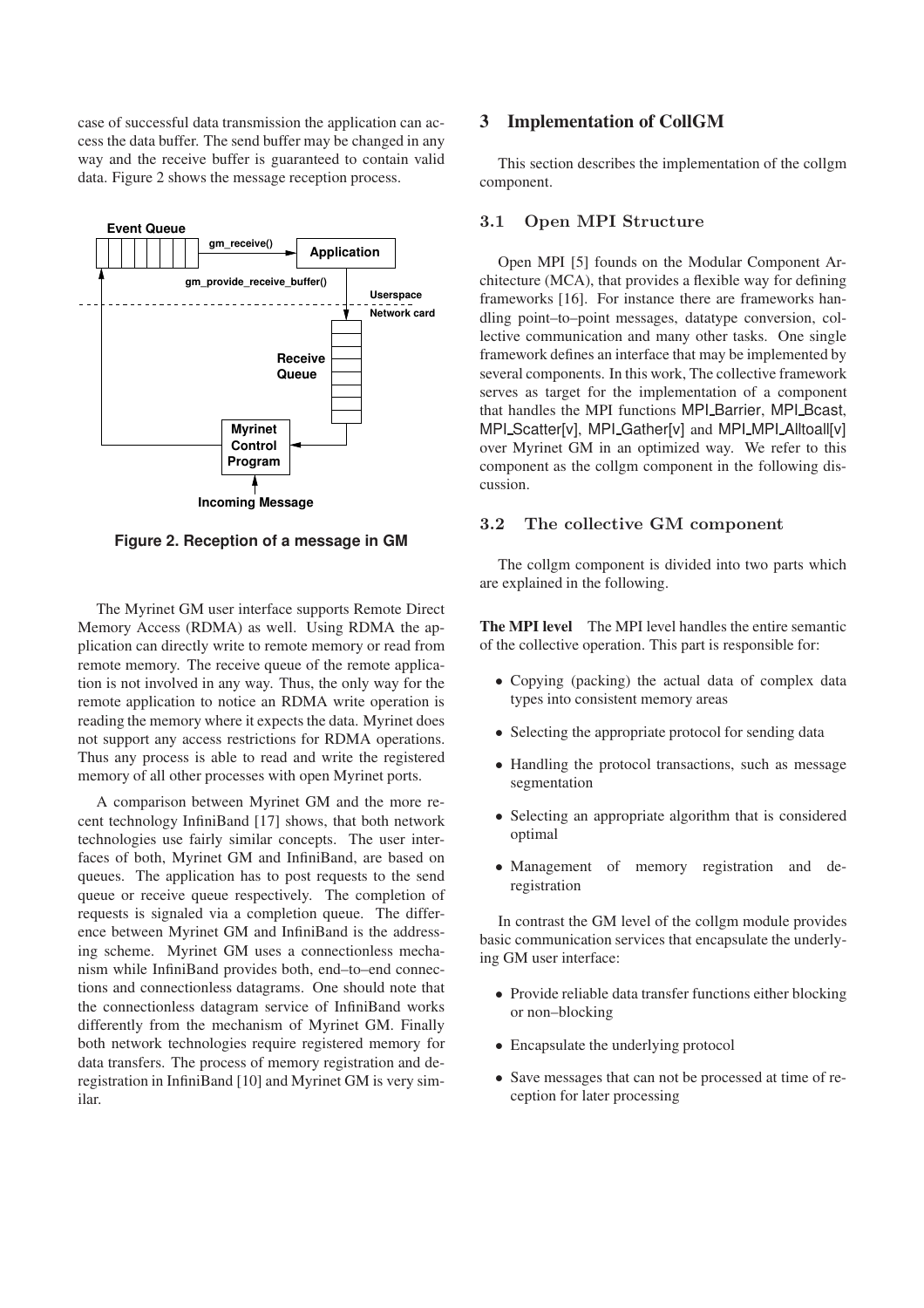**The GM level** The GM level hides the upper layer from several implementation details of the GM protocol. There is a hard limitation of the number of ports the applications can use. Thus, we decided to use only one port. Consequently there is only one send queue, one receive queue and one event queue. Any incoming message results in an entry to this event queue. Since the precise ordering of incoming messages can not be controlled by the application, some of these events have to be saved for later processing. An example situation occurs while performing a blocking send operation. The completion of the send operation is reported through the event queue. Thus, the GM level of the collgm module polls this queue. It may happen that an unexpected receive event is reported first. This event has to be saved for further processing during an impending receive operation.

Moreover the GM interface maintains a pool of tokens to provide some basic flow control. It is the application's responsibility to acquire a token before every send or receive request. The GM level of the collgm module checks the availability of tokens before the actual send or receive operation starts. In case of a lack of tokens any blocking send or receive operation blocks until a token becomes available. The non–blocking functions report an appropriate error.

### 3.3 Communication Protocols

The MPI level of the collgm module implements two types of protocols. The eager protocol avoids synchronization between sender and receiver and the rendezvous protocol performs a handshake before the actual data transmission starts. The eager protocol works with preregis-



**Figure 3. Optimal eager segment size**

tered memory and the MPI level of the collgm module is in charge of copying the data from the source location into a buffer of registered memory. This memory consists of segments of 64 kByte size and larger data blocks have to be segmented. This helps to improve performance because the first segment can be processed by the network adapter while the remaining data is copied into subsequent segments. Figure 3 shows the measurements with Netgauge [7] of a transmission of 32 MByte data with different segment sizes. The best performance is reached with a segment size of 64 kByte.

A limit on the number of segments to be transmitted prevents the sender from flooding another node. If a large message needs more segments to be transmitted, the sender has to send a request and has to wait for a positive response. This request is sent at the beginning of the data transfer increasing the probability that a positive acknowledgment arrives before the data transfer has to be interrupted. The scheme is shown in Figure 4. The rendezvous protocol does



**Figure 4. Flow control of large messages**

not copy the data into local memory. Instead the original memory area is registered on the fly at the sender. Also the receiver has to register the appropriate memory area. Thus, two messages are needed to announce the pending data transfer and to report the receiver's memory address back to the sender. In order to avoid any confusion with entries in the receive queue belonging to eager protocol messages, the rendezvous protocol makes use of the RDMA feature of GM. The initiator of the RDMA transaction directly writes into the remote memory. Moreover the protocol does not register the entire memory area at once. Blocks of 128 kByte size are registered in a pipeline fashion (cf. [15]). The data transfer starts as soon as registration finished. While the data transfer progresses the collgm module is able to start the next memory registration. Due to the time consuming nature of memory registration this helps to partially hide the registration process behind the data transfer. The principle is shown in Figure 5.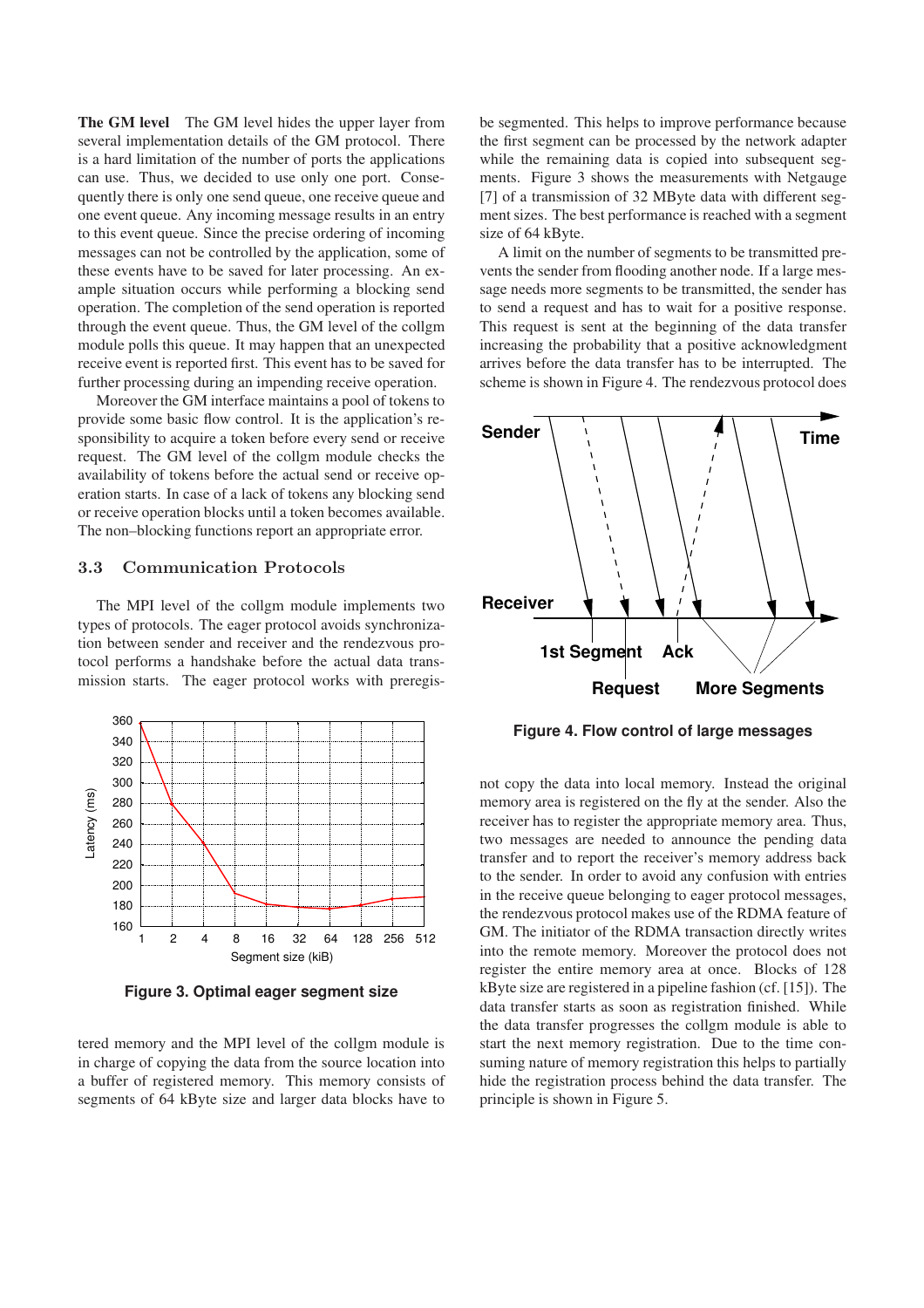

**Figure 5. RDMA transfer of large messages in a pipeline fashion**

#### 3.4 The Algorithms of the MPI level

The Myrinet GM interface does not provide native broadcast or multicast features. Thus the collgm module relies completely on point–to–point messages to implement the collective communication. Many algorithms are available in this area. Thus, we performed measurements in order to decide which algorithm is beneficial for Myrinet/GM and which algorithms are suitable for different data sizes and communicator sizes. The barrier implementation relies on recursive doubling and the algorithm of Bruck [2]. The benchmark section shows that the results are very close to the [4] module of Open MPI.

The options for implementing the broadcast operation are a flat tree (linear), binomial tree, a binary tree, a splitted binary tree [13] and a pipeline. Measurements show that very small messages benefit from a binomial tree. Small to standard size messages should use the splitted binary tree and large messages show the best performance with the pipeline scheme.

The operations scatter and gather may be accomplished by a flat tree or a binomial tree. In a flat tree scheme the root node of the scatter operation sends the messages directly to each of the receivers. Accordingly during a gather operation the root node receives all messages directly from the source node. The binomial tree algorithm applies some message aggregation at nodes in the middle of the binomial tree. Measurements show that for small messages the binomial tree works best and for large messages (1 kByte or larger) the flat tree performs best.

**Message forwarding** Collective operations are often implemented on top of MPI point-to-point functions as in the tuned module of Open MPI. Network technologies like Myrinet or InfiniBand require registered memory for data transfers. Thus, each MPI point-to-point function has to copy the user data into a preregistered memory area or register/de-register the user buffer on the fly. This design can lead to performance loss when nodes have to forward messages as in the pipeline broadcast algorithm. The message forwarding works as follows: First, MPI Recv copies the received message into the specified user buffer. The following MPI Send function must copy the message again, this time from the user buffer to a preregistered memory area<sup>3</sup>. The collective functions of the collgm module have direct access to the transfer buffers. This has several advantages. A received message can be forwarded immediately by performing a send request using the preregistered receive buffer. Further on the message is copied only once (into the user buffer) while the network adapter already sends the data to other node(s). The broadcast algorithms of the collgm module make extensive use of this technique.

#### **4 Microbenchmark Results**

We benchmarked our implementation on the strider system at the High Performance Computing Center Stuttgart (HLRS). This cluster system consists of 125 dual 2Ghz Opteron compute nodes connected by Myrinet 2000 running the GM-2 API. We analyze alltoall, broadcast and scatter/gather operations for small (16) and large node counts (64) running with a single process per node. All benchmarks have been conducted with NBCBench [6].

### 4.1 Small node counts

Figure 6 shows the MPI\_ALLTOALL performance on 16 nodes. Both the Open MPI tuned implementation used a hard-coded hand-tuned map of algorithms to use for every combination of communicator and data size. The map of the fastest algorithms (also comparing to OMPI/tuned and MPICH-GM) for alltoall is displayed in Figure 7. This map was used to hard-code the algorithm selection in the collgm collective component.

Figure 8 shows MPI\_Broadcast performance measurement results. A similar map as for alltoall has been benchmarked for broadcast and is shown in Figure 9.

MPI SCATTER results are shown in Figure 10. Results for MPI\_Gather are due to the similar implementation completely identical and omitted here. The algorithm selection map in Figure 11 shows the optimal algorithm for every node-count/data size combination.

Results for 64 nodes of the strider system for alltoall and Scatter/Gather are shown in Figure 12 and 13 respectively.

<sup>&</sup>lt;sup>3</sup> assuming no zero-copy implementation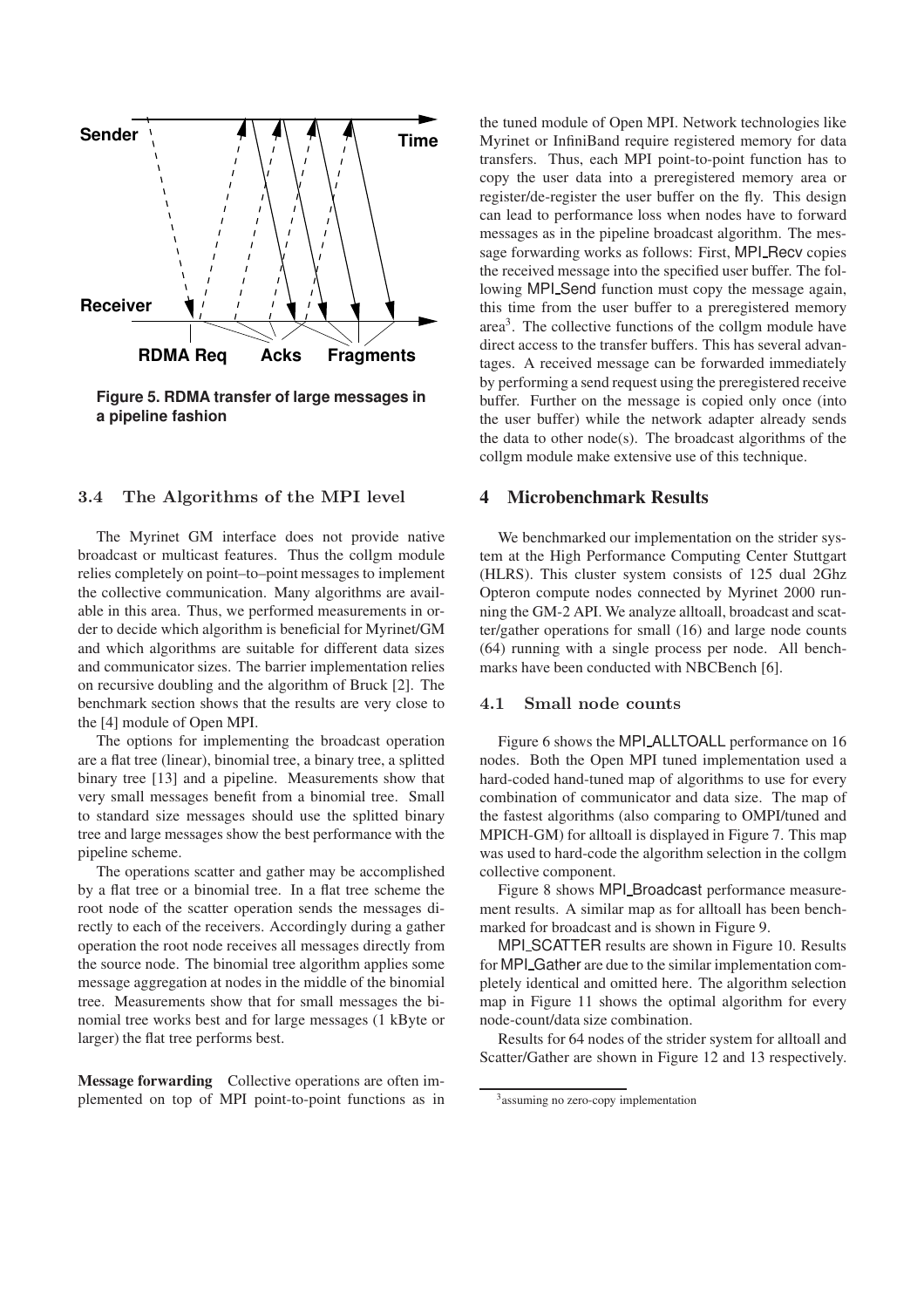

**Figure 6. Alltoall results on 16 nodes**



**Figure 7. Alltoall algorithm selection map**



**Figure 8. Bcast results on 16 nodes**



**Figure 9. Broadcast algorithm selection map**



**Figure 10. Scatter results on 16 nodes**

The alltoall Benchmark aborted with GM errors with all three implementations when run on 64 nodes.

## **5 Conclusions and Future Work**

Our work is the first extensive collective implementation that uses the advantages of the Open MPI MCA structure to optimize collective communication for a specific networking hardware. We showed with the Myrinet/GM interface that a performance benefit can be achieved with this approach. We combine common knowledge of the implementation of collective communication operations with GM protocol specific techniques to achieve the best performance on Myrinet/GM cluster systems. However, we are not sure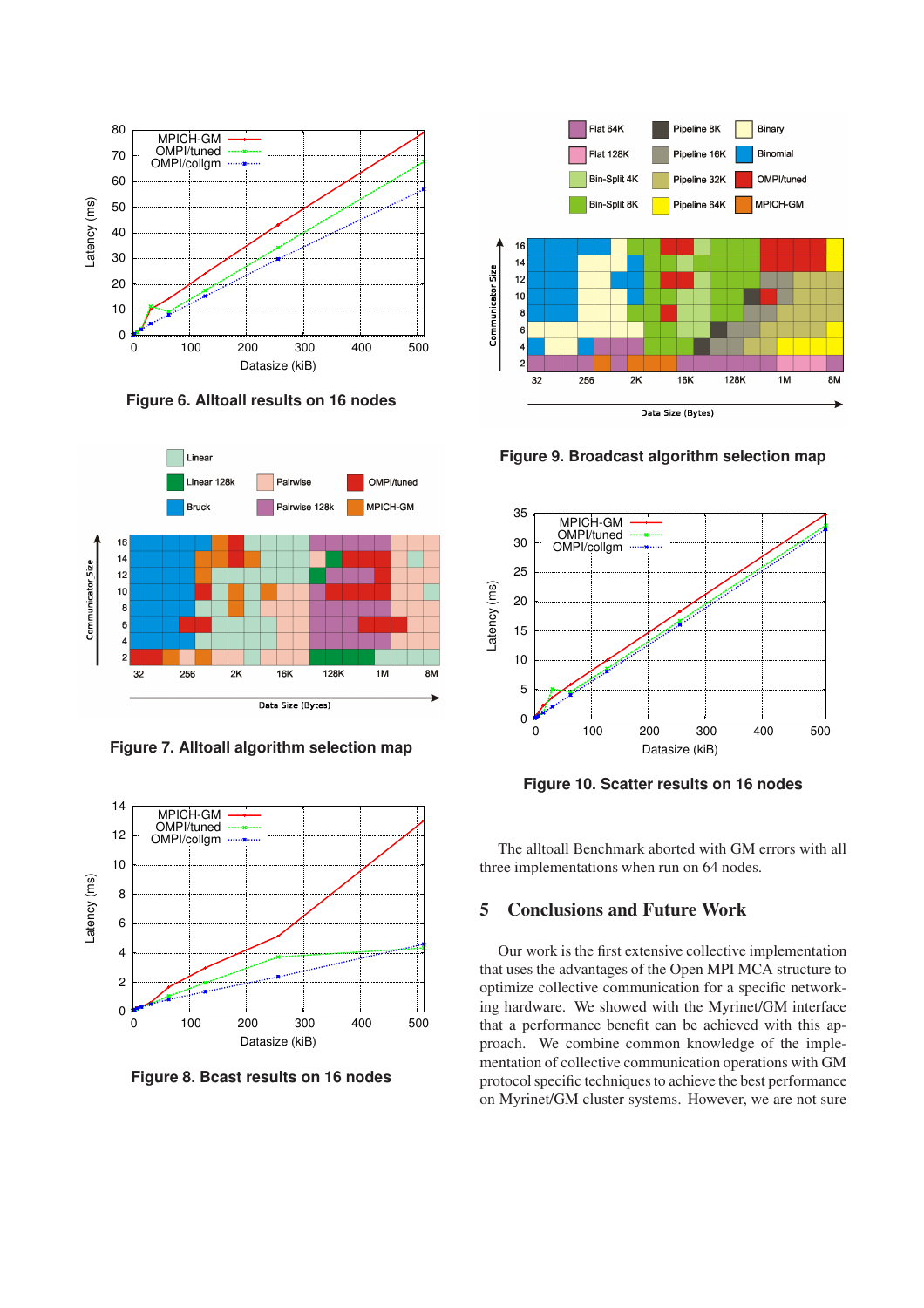

**Figure 11. Scatter algorithm selection map**



**Figure 12. Bcast results on 64 nodes**



**Figure 13. Scatter results on 64 nodes**

if the software-technological effort and the implementation costs outweigh the relatively high effort of designing, implementing and maintaining the collgm component.

### **References**

- [1] N. J. Boden, D. Cohen, R. E. Felderman, A. E. Kulawik, C. L. Seitz, J. N. Seizovic, and W.-K. Su. Myrinet: A gigabit-per-second local area network. *IEEE Micro*, 15(1):29–36, 1995.
- [2] J. Bruck, C.-T. Ho, S. Kipnis, E. Upfal, and D. Weathersby. Efficient algorithms for all-to-all communications in multiport message-passing systems. In *Transactions on Parallel and Distributed Systems*. IEEE Computer Society, 1997.
- [3] D. Cameron and G. Regnier. *The Virtual Interface Architecture*, 2002.
- [4] G. E. Fagg, J. Pjesivac-Grbovic, G. Bosilca, T. Angskun, J. J. Dongarra, and E. Jeannot. Tuned: An open mpi collective communications component. In *Distributed and Parallel Systems*, pages 65–72. Springer US, 2007.
- [5] E. Gabriel, G. E. Fagg, G. Bosilca, T. Angskun, J. J. Dongarra, J. M. Squyres, V. Sahay, P. Kambadur, B. Barrett, A. Lumsdaine, R. H. Castain, D. J. Daniel, R. L. Graham, and T. S. Woodall. Open MPI: Goals, Concept, and Design of a Next Generation MPI Implementation. In *Proceedings, 11th European PVM/MPI Users' Group Meeting*, Budapest, Hungary, September 2004.
- [6] T. Hoefler, A. Lumsdaine, and W. Rehm. Implementation and Performance Analysis of Non-Blocking Collective Operations for MPI. 11 2007. Accepted for publication at the Supercomputing 2007 (SC07).
- [7] T. Hoefler, T. Mehlan, A. Lumsdaine, and W. Rehm. Netgauge: A Network Performance Measurement Framework. 9 2007. Accepted for publication at the High Performance Computing Conference 2007.
- [8] Message Passing Interface Forum. MPI: A Message Passing Interface Standard. 1995.
- [9] Message Passing Interface Forum. MPI-2: Extensions to the Message-Passing Interface. Technical Report, University of Tennessee, Knoxville, 1997.
- [10] F. Mietke, R. Baumgartl, R. Rex, T. Mehlan, T. Hoefler, and W. Rehm. Analysis of the Memory Registration Process in the Mellanox InfiniBand Software Stack. In *Euro-Par 2006 Parallel Processing*, pages 124–133. Springer-Verlag Berlin, 8 2006.
- [11] Myricom. *A High Performance, Low-Level, Message-Passing Interface for Myrinet.* Myricom, 2006.
- [12] Myricom. *GM: A message-passing system for Myrinet networks*. Myricom, 2006.
- [13] J. Pjesivac-Grbovic, T. Angskun, G. Bosilca, G. E. Fagg, E. Gabriel, and J. J. Dongarra. Performance Analysis of MPI Collective Operations. In *Proceedings of the 19th International Parallel and Distributed Processing Symposium, 4th International Workshop on Performance Modeling, Evaluation, and Optimization of Parallel and Distributed Systems (PMEO-PDS 05)*, Denver, CO, April 2005.